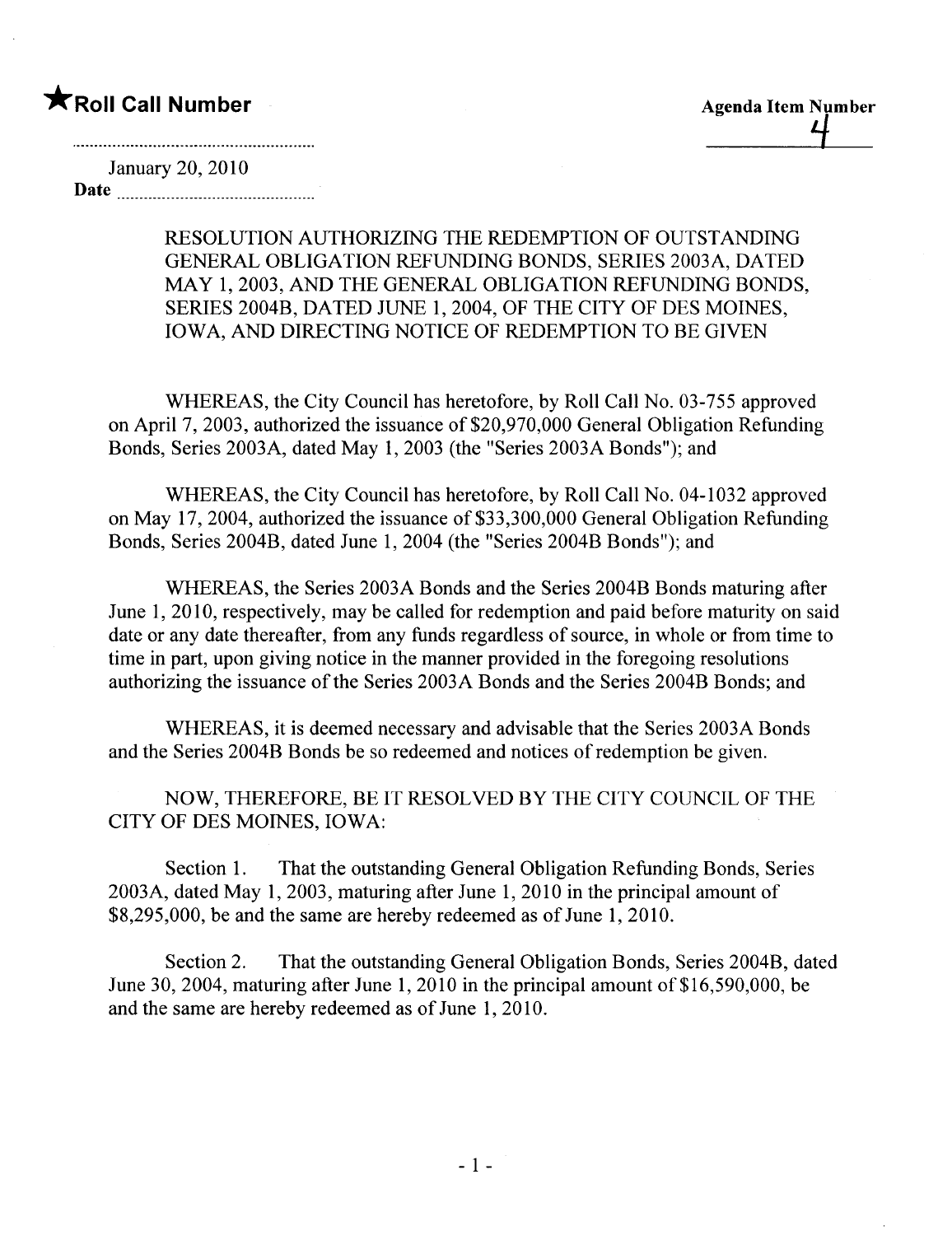\*Roll Call Number<br>
Lensen: 20, 2010

January 20,2010 Date

> Section 3. The Finance Director/Treasurer is hereby authorized and directed to cause to be deposited in a separate fund, from the proceeds of the General Obligation Refunding Capital Loan Notes, Series 201OC, dated the date of delivery, an amount sufficient to pay all principal of the redeemed Series 2003A Bonds and the Series 2004B Bonds on the date of redemption.

> > $\bar{z}$

Section 4. That the forms of such notices be substantially as follows: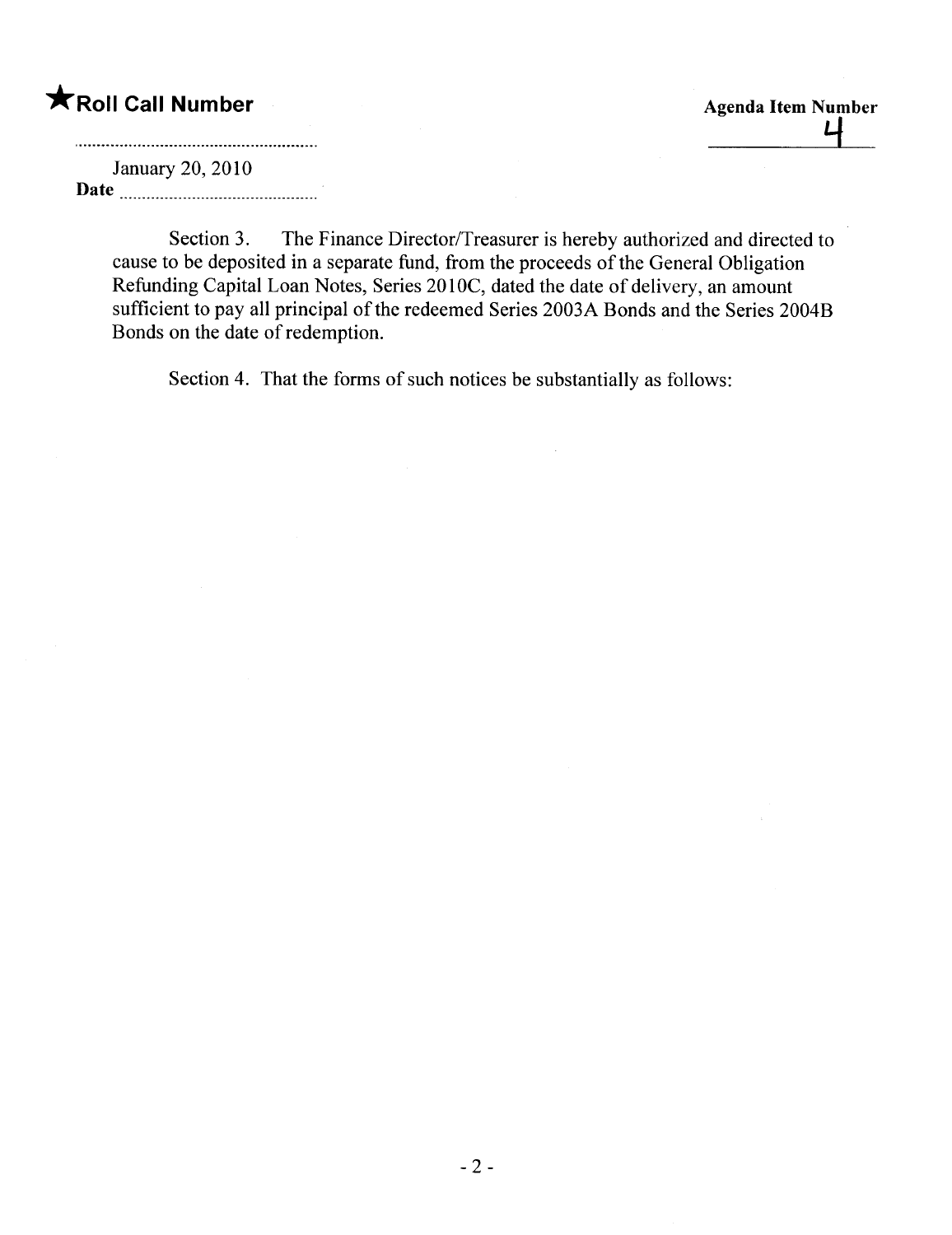January 20, 2010 Date

### NOTICE OF THE CALL OF BONDS FOR REDEMPTION TO THE HOLDERS OF THE FOLLOWING DESCRIBED BONDS:

Please take notice that the Bonds described below have been called for redemption. Owners of the Bonds should present their Bonds for payment on the Redemption Date.

Issuer: City of Des Moines, Iowa

Original Issue Amount: \$20,970,000

Bond Issue: General Obligation Refunding Bonds, Series 2003A

Dated Date: May 1, 2003

Redemption Date: June 1, 2010

Redemption Price: Par, plus accrued interest

### Bonds Called for Redemption

| <b>CUSIP</b><br>Numbers* | Principal<br>Amount | Interest<br>Rate | Maturity<br>Date (June 1) |
|--------------------------|---------------------|------------------|---------------------------|
| 250092 TX1               | \$2,195,000         | 4.00%            | 2011                      |
| 250092 TY9               | 2,325,000           | 4.00             | 2012                      |
| 250092 TZ6               | 2,400,000           | 4.00             | 2013                      |
| 250092 UA9               | 1,375,000           | 5.00             | 2014                      |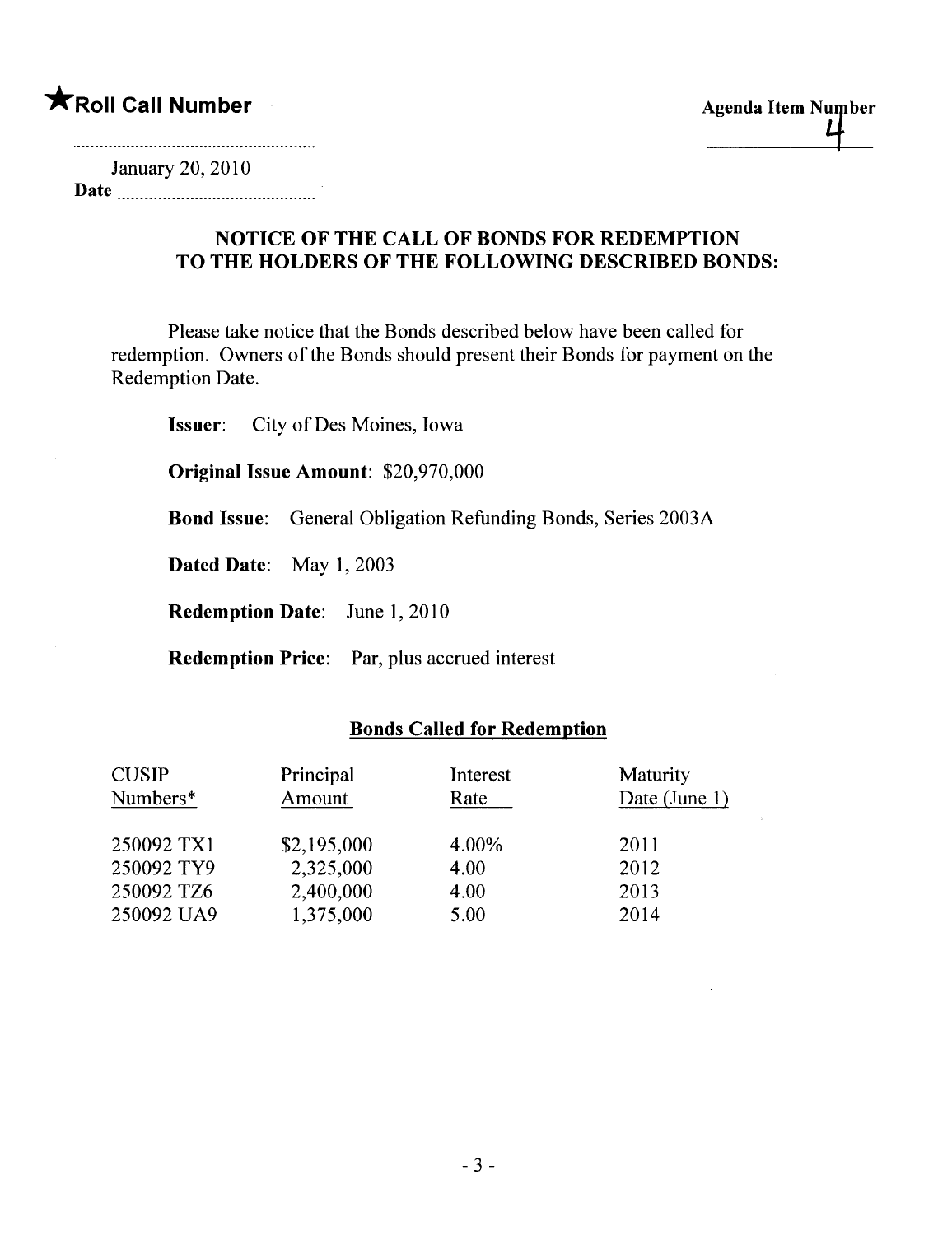# **\***Roll Call Number Agenda Item Number

January 20, 2010 Date

> \* No representation is made as to the accuracy of the CUSIP numbers printed herein or on the Bonds.

The above Bonds should be presented to the Finance Director/Treasurer, City of Des Moines, 400 Robert D. Ray Drive, Des Moines, Iowa 50309, telephone (515) 283- 4844. This represents a full call of the outstanding obligations. All interest on the Bonds being so redeemed will cease to accrue on the Redemption Date.

> Finance Director/Treasurer City of Des Moines, Iowa, Registrar

(End of Notice)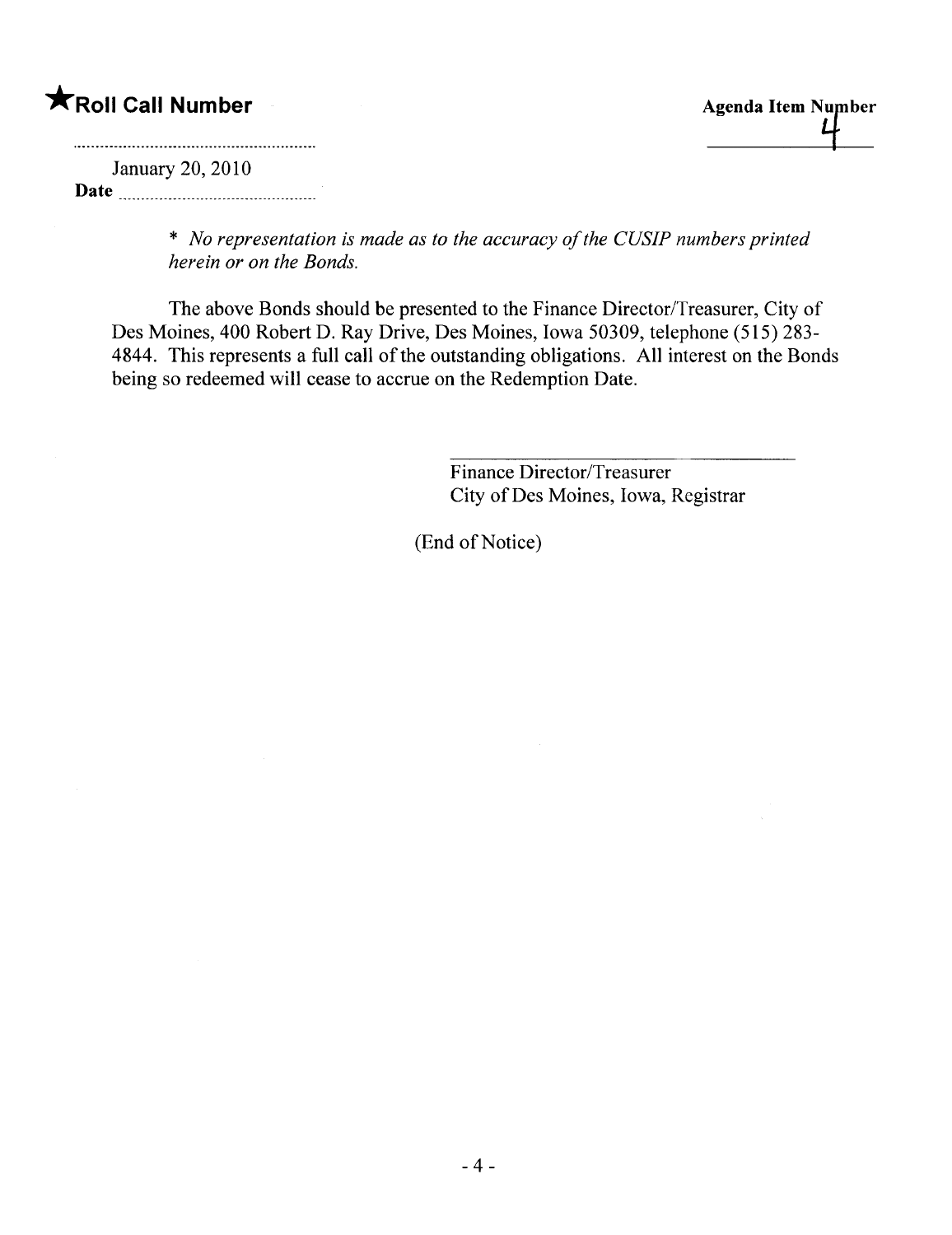# \*Roll Call Number Agenda Item Number

January 20, 2010 Date

#### NOTICE OF THE CALL OF BONDS FOR REDEMPTION TO THE HOLDERS OF THE FOLLOWING DESCRIBED BONDS:

Please take notice that the Bonds described below have been called for redemption. Owners of the Bonds should present their Bonds for payment on the Redemption Date.

Issuer: City of Des Moines, Iowa

Original Issue Amount: \$33,300,000

Bond Issue: General Obligation Refunding Bonds, Series 2004B

Dated Date: June 1, 2004

Redemption Date: June 1, 2010

Redemption Price: Par, plus accrued interest

#### Bonds Called for Redemption

| <b>CUSIP</b> | Principal   | Interest | Maturity      |
|--------------|-------------|----------|---------------|
| Numbers*     | Amount      | Rate     | Date (June 1) |
| 250092 WX7   | \$3,450,000 | 5.000%   | 2011          |
| 250092 WY5   | 3,345,000   | 5.000    | 2012          |
| 250092 WZ2   | 3,780,000   | 5.000    | 2013          |
| 250092 XA6   | 2,300,000   | 5.000    | 2014          |
| 250092 XB4   | 2,510,000   | 5.000    | 2015          |
| 250092 XC2   | 1,205,000   | 5.000    | 2016          |

\* No representation is made as to the accuracy of the CUSIP numbers printed herein or on the Bonds.